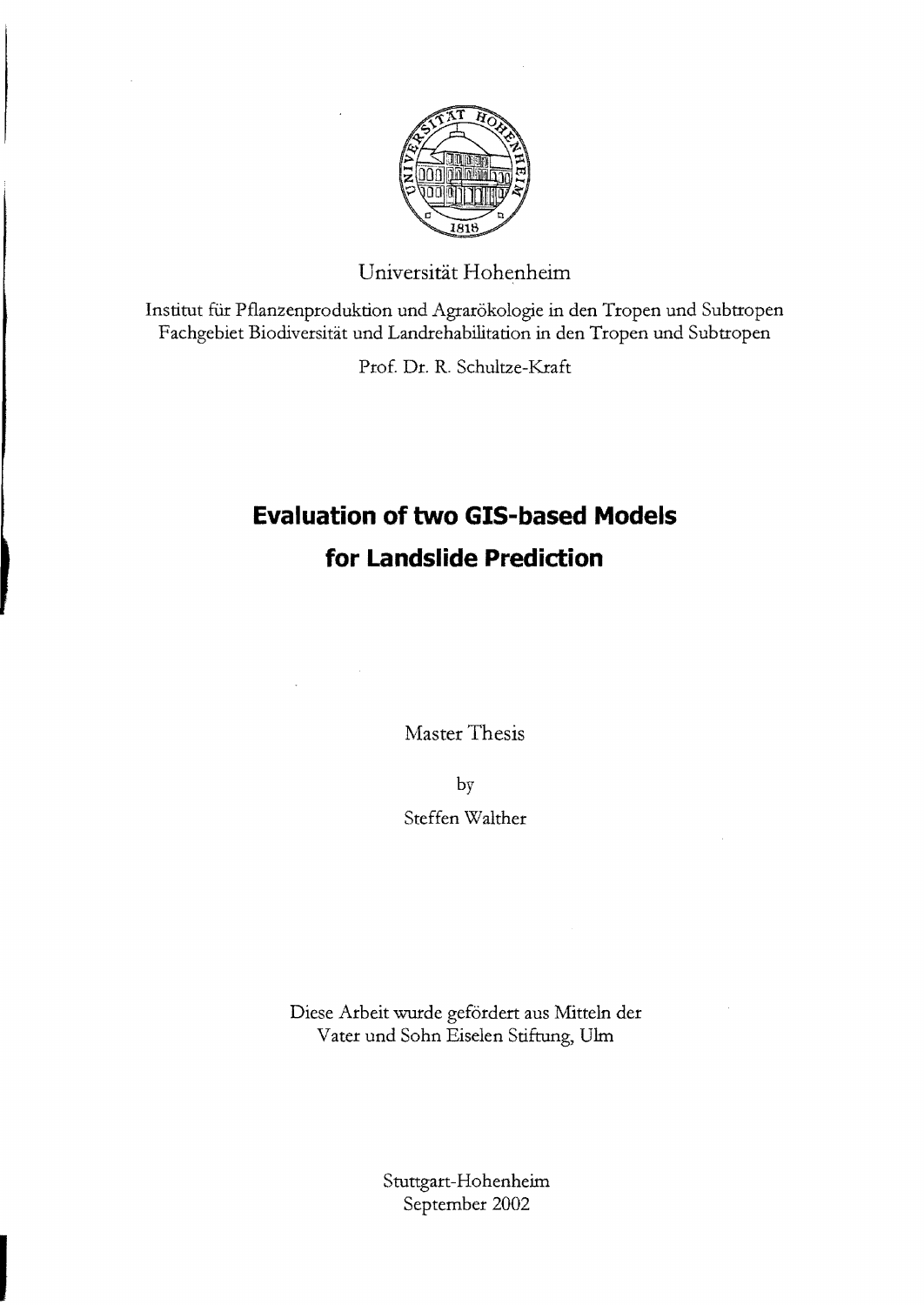## **Summary**

Agticultural systems and the people depending on them are extremely vulnerable to any kind of surprising events, In recent history the number and frequency, but also the impact, of extreme clirnatical events increased. While events like droughts and floods are comparably easy to understand and tackled with technological improvements, other events, such as landslides, present themselves highly complex. Agricultural research is conducted frequently on-farm in representative study regions, but often no vulnerability analysis with respect to landslide occurrence exists. Here, a simple and easy to apply tool could add valuable information and conclude the efforts regarding (sustainable) land use planning.

GIS-based models are found and offered in increasing variety. Spatial information is often readily available to tun GIS-based models for landslide prediction. Problematic is that most modeling approaches are based on cornrnon landslide risks. This raises the issue whether and how available GIS-based models or modeling approaches will account for lands lide occurrences caused by extreme clirnatic events, Satisfactory results could form an attractive bridge to combine available material and resources to fields of growing interest. This issue was tackled in cooperation with CIAT for a benchmark watershed in San Dionisio, Departrnent of Matagalpa, Nicaragua. Screening of available information resulted in even more information than required or suggested for most modeling approaches. A deterrninistic-based approach was represented by SINMAP (Stability Index Mapping, PACK et al., 1998) and a probabilistic-based approach by ArcWofE (Weights of Evidence extension for ArcView; KEMP et al., 1998).

The results show that common deterministic-driven approaches are insufficient and fail to adequately explain the processes underlying landslides caused by extreme events. To predict a landslide at a location that is stable under the common variation of climatic and other stresses, the model overpowers all stabilizing forces assurned by the program. A large amount of landslide captured goes along with an over proportional arnount of area classified as critical. As a result, the utility value is unsatisfactory.

A limitation regarding probabilistic approaches is the lack of knowledge on the processes involved. Without this, an identification of adequate input themes is problematic. Probabilistic models correlate known landslide locations with classes of the input data. The known landslide locations are thereby used to identify classes that show a higher expectation of landslides and rank them against each other. This approach delivers more promising results, as especially very critical areas are